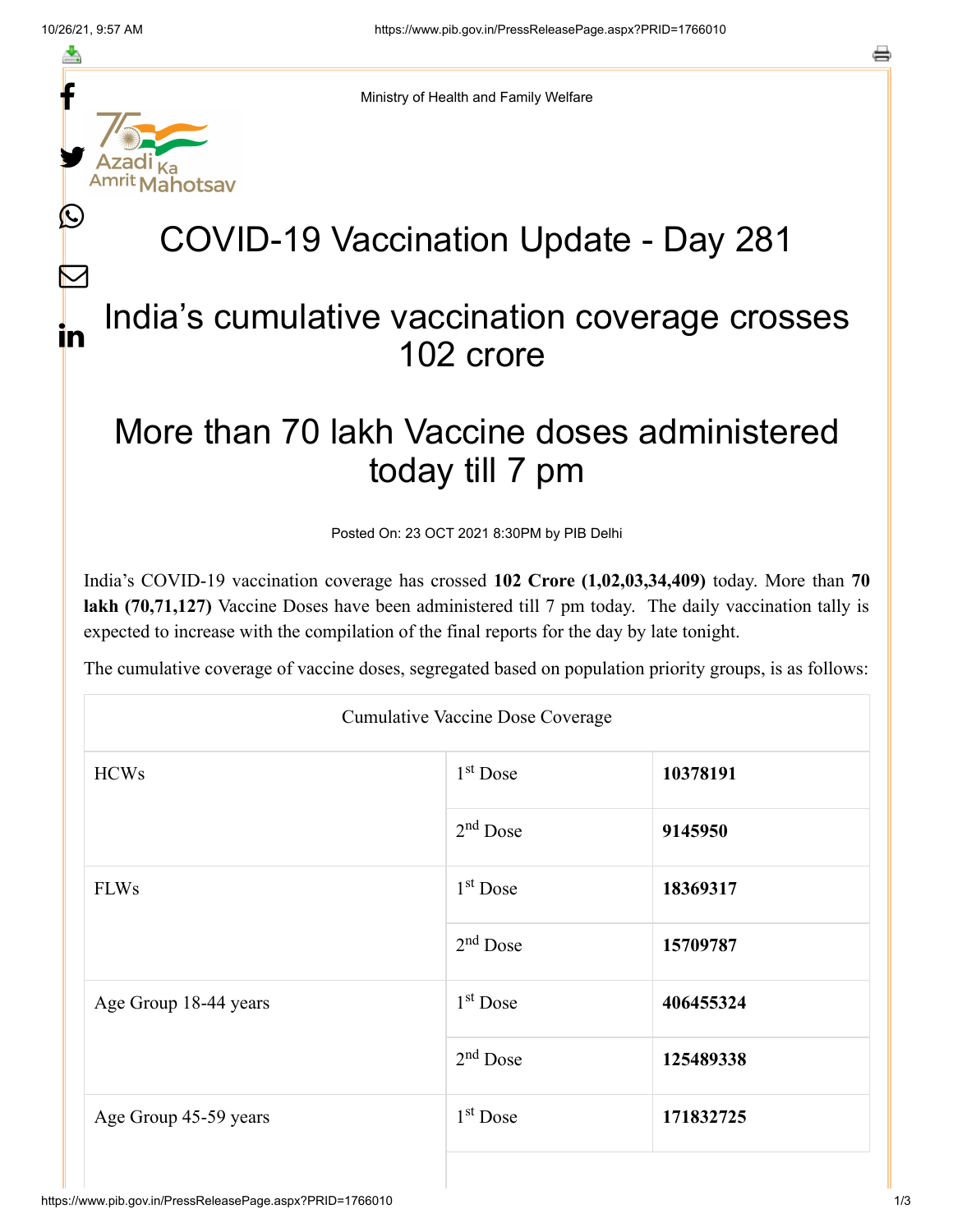| f                     |                                              | $2nd$ Dose           | 90859650   |
|-----------------------|----------------------------------------------|----------------------|------------|
|                       | Over 60 years                                | 1 <sup>st</sup> Dose | 108018261  |
| $\bigcirc$            |                                              | $2nd$ Dose           | 63741635   |
| $\boldsymbol{\nabla}$ | Cumulative 1 <sup>st</sup> dose administered |                      | 715388049  |
|                       | Cumulative 2 <sup>nd</sup> dose administered |                      | 304946360  |
| in                    | Total                                        |                      | 1020334409 |

Today's achievement in the vaccination exercise, segregated by population priority groups, is as follows:

| Date: 23rd October, 2021 (281st Day) |                      |         |  |  |
|--------------------------------------|----------------------|---------|--|--|
| <b>HCWs</b>                          | 1 <sup>st</sup> Dose | 180     |  |  |
|                                      | $2nd$ Dose           | 13142   |  |  |
| <b>FLWs</b>                          | 1 <sup>st</sup> Dose | 302     |  |  |
|                                      | $2nd$ Dose           | 34781   |  |  |
| Age Group 18-44 years                | 1 <sup>st</sup> Dose | 1988868 |  |  |
|                                      | $2nd$ Dose           | 2758399 |  |  |
| Age Group 45-59 years                | $1st$ Dose           | 569747  |  |  |
|                                      | $2nd$ Dose           | 915681  |  |  |
| Over 60 years                        | $1st$ Dose           | 306099  |  |  |
|                                      | $2nd$ Dose           | 483928  |  |  |